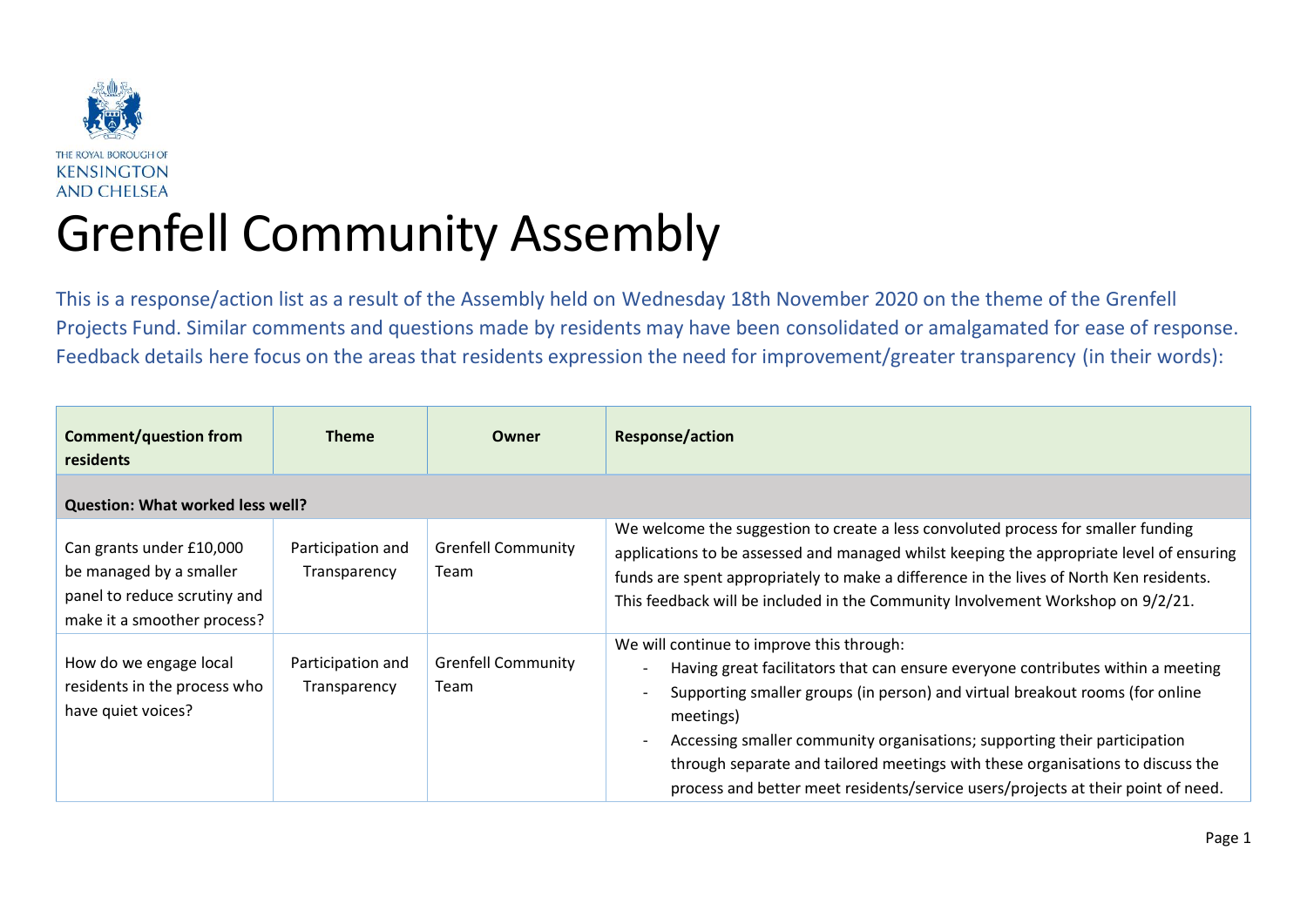| <b>Comment/question from</b><br>residents                                                                                                                      | <b>Theme</b>                      | Owner                                    | <b>Response/action</b>                                                                                                                                                                                                                                                                                                                                                                                                                                                                                                                                                                                                                                                                                                                                                                                                                                                                               |
|----------------------------------------------------------------------------------------------------------------------------------------------------------------|-----------------------------------|------------------------------------------|------------------------------------------------------------------------------------------------------------------------------------------------------------------------------------------------------------------------------------------------------------------------------------------------------------------------------------------------------------------------------------------------------------------------------------------------------------------------------------------------------------------------------------------------------------------------------------------------------------------------------------------------------------------------------------------------------------------------------------------------------------------------------------------------------------------------------------------------------------------------------------------------------|
| Co-design? Could we have<br>the details and record of this<br>engagement?                                                                                      | Participation and<br>Transparency | <b>Grenfell Community</b><br><b>Team</b> | The co-design for Grenfell Projects Fund was completed in the summer of 2019 within<br>Notting Dale ward. A door to door exercise was completed by x3 staff members to identify<br>how residents wished to spend the fund and identify outcomes. Themes identified were<br>shared via the Creating Stronger Communities project.<br>Moving forward we will ensure that we produce feedback like this document to aid<br>transparency, to communicate what residents said, and to feedback what RBKC put in<br>place to support codesign processes.<br>Additionally, we are working to ensure all Communities projects have community<br>governance mechanisms embedded within the core of the project, e.g. The Board of<br>Governors for The Curve Community Centre is in place and is currently recruiting new<br>Board members to widening community participation and involvement in governance. |
| Which budget are the<br>bureaucrats and outside<br>speakers being paid from?                                                                                   | Participation and<br>Transparency | <b>Grenfell Community</b><br>Team        | Any work delivered within the Grenfell work programmes are paid from the Grenfell<br>budget.                                                                                                                                                                                                                                                                                                                                                                                                                                                                                                                                                                                                                                                                                                                                                                                                         |
| Community researchers<br>could have told you all this<br>years ago, and in fact they<br>did. Why was community-<br>led research discounted in<br>this process? | Participation and<br>Transparency | <b>Grenfell Community</b><br>Team        | Community Researchers were included in the Grenfell Recovery Strategy and design of<br>programmes, and have continued to be included.                                                                                                                                                                                                                                                                                                                                                                                                                                                                                                                                                                                                                                                                                                                                                                |
| Disclose and be transparent<br>tell us if any of these people<br>also work for the council<br>because we heard it $-$ is it a<br>conflict of interest?         | Participation and<br>Transparency | <b>Grenfell Community</b><br>Team        | Out of 57 successful applicants:<br>1 applicant is a resident of North Kensington who also volunteers for the Council<br>1 coach is a resident of North Kensington who works for a local organisation and<br>also volunteers for the council                                                                                                                                                                                                                                                                                                                                                                                                                                                                                                                                                                                                                                                         |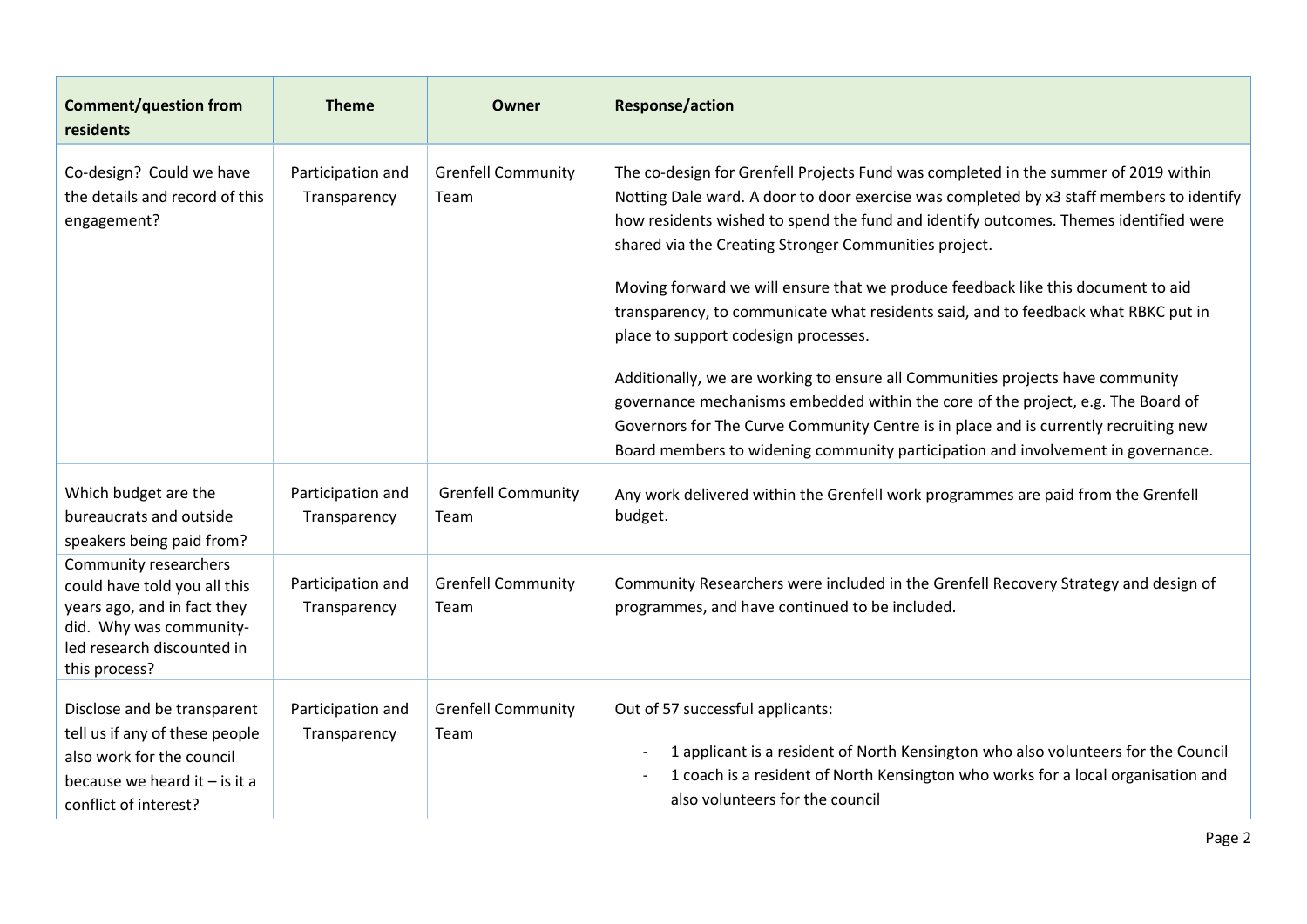| <b>Comment/question from</b><br>residents                                                                                                     | <b>Theme</b>                     | Owner                             | <b>Response/action</b>                                                                                                                                                                                                                                                                                                                                                                                                                                                                                                                                                                                                                                                                                                                                                                                                                                                                                                                     |
|-----------------------------------------------------------------------------------------------------------------------------------------------|----------------------------------|-----------------------------------|--------------------------------------------------------------------------------------------------------------------------------------------------------------------------------------------------------------------------------------------------------------------------------------------------------------------------------------------------------------------------------------------------------------------------------------------------------------------------------------------------------------------------------------------------------------------------------------------------------------------------------------------------------------------------------------------------------------------------------------------------------------------------------------------------------------------------------------------------------------------------------------------------------------------------------------------|
| The pitch days felt like a<br>popularity contest. The<br>questions around validity of<br>the vote - could this be<br>done in a different way? | Voting process,<br>decision days | <b>Grenfell Community</b><br>Team | Participatory Budgeting is a form of citizen participation where local people get to vote for<br>what they want; see link for more information here. This can feel like a popularity contest,<br>however the group that got the most votes in round one was not well known before the<br>events (Mind United).<br>RBKC are committed to working with our residents to get this more right moving forward.<br>Please do tell us what you think and want. Community Facilitators will be hosting a<br>Developing Community Involvement meeting with local residents to discuss what ideas<br>could be implemented for the next round on 9 <sup>th</sup> February at 6pm; please join us and share<br>your ideas:<br><b>Meeting: Developing Community Involvement</b><br>Join Zoom Meeting<br>https://rbkc-westminster-gov-<br>uk.zoom.us/j/96991346764?pwd=NXBpdy80K0dIV0RlZktPK1NoU3lJQT09<br>Meeting ID: 969 9134 6764<br>Passcode: 713816 |
| Can we be told how many<br>proposals that were NOT<br>approved by the<br>'community' were<br>subsequently funded by<br>RBKC?                  | Voting process,<br>decision days | <b>Grenfell Community</b><br>Team | 8 projects were funded once the additional £100K was added. All projects were voted on<br>by the community and with the additional funds added, projects across Outcome 1 & 2<br>were funded in line with votes received.                                                                                                                                                                                                                                                                                                                                                                                                                                                                                                                                                                                                                                                                                                                  |
| What was the total cost of<br>the first event you had at<br>KAA?                                                                              | Voting process,<br>decision days | <b>Grenfell Community</b><br>Team | Total cost was as follows:<br>Total cost of 1 <sup>st</sup> Event at Kensington Aldridge Academy: £15,569.92<br>Total cost of 2 <sup>nd</sup> Event at The Clement James Church: £13,296.82                                                                                                                                                                                                                                                                                                                                                                                                                                                                                                                                                                                                                                                                                                                                                |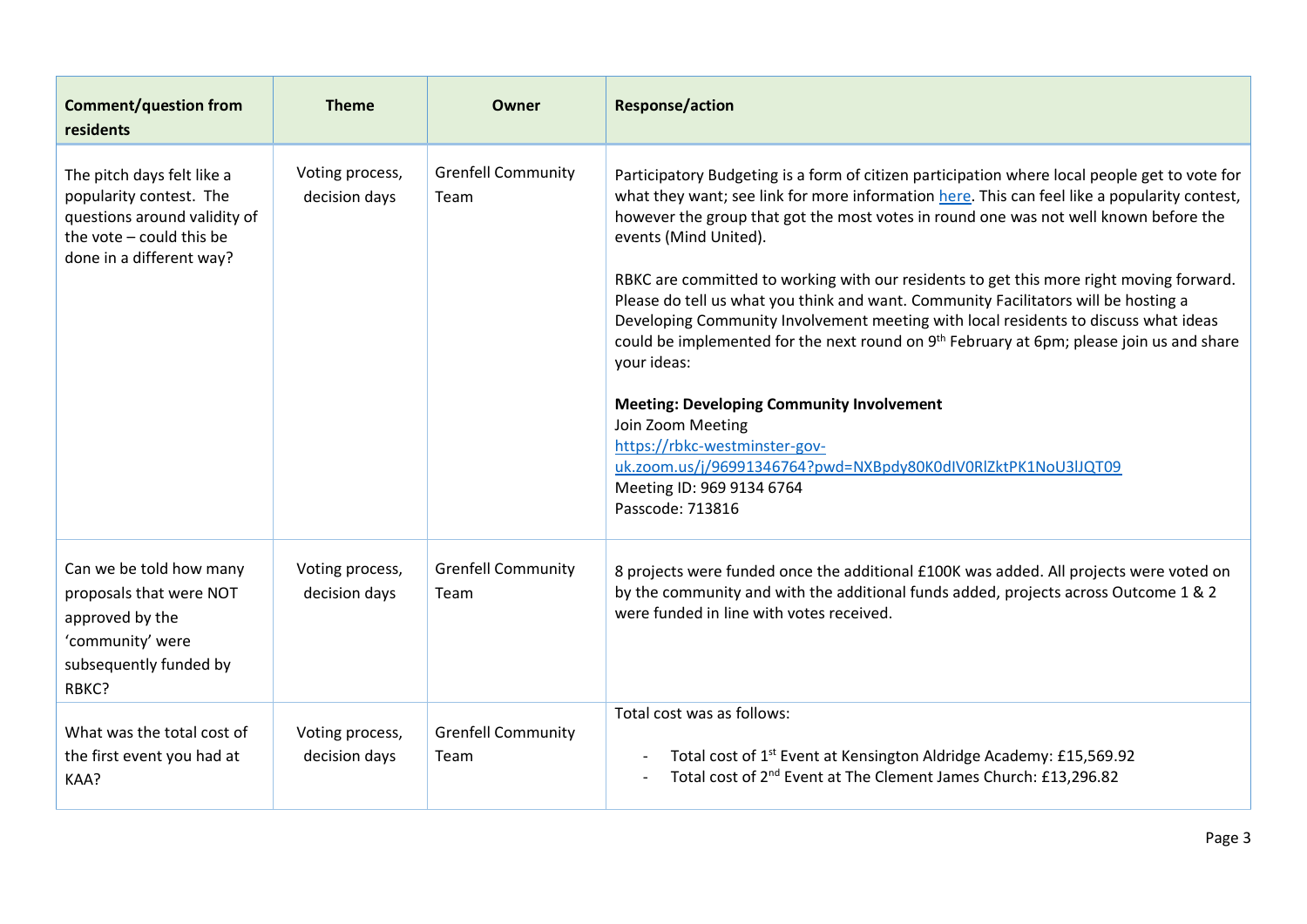| <b>Comment/question from</b><br>residents                                                                                                    | <b>Theme</b>                                           | <b>Owner</b>                      | <b>Response/action</b>                                                                                                                                                                                                                                                                                                                                                                                                                                                                                                                                                                                                                                                            |
|----------------------------------------------------------------------------------------------------------------------------------------------|--------------------------------------------------------|-----------------------------------|-----------------------------------------------------------------------------------------------------------------------------------------------------------------------------------------------------------------------------------------------------------------------------------------------------------------------------------------------------------------------------------------------------------------------------------------------------------------------------------------------------------------------------------------------------------------------------------------------------------------------------------------------------------------------------------|
| How do residents without<br>passports and driving<br>licensees provide ID? How<br>about the electoral register?<br>The Council Tax register? | Voting process,<br>decision days                       | <b>Grenfell Community</b><br>Team | The Council are unable to access The Electoral Roll or Council Tax Register due to GDPR.<br>Residents that were unable to provide Passports or Driving Licences were able to discuss<br>this with a member of staff by contacting the NKEngagement@rbkc.gov.uk. There were<br>residents who were unable to provide certain documentation but were still able to<br>register following discussions held with individuals who were able to provide other<br>documentations to confirm their residency.<br>Moving forward we are very willing to review what we put in place to ensure maximum<br>resident participation and appropriate due diligence; your ideas are most welcome. |
| How many Outcome groups<br>that were so under<br>subscribed that all projects<br>were funded?                                                | Voting process,<br>decision days                       | <b>Grenfell Community</b><br>Team | No outcomes were undersubscribed.<br>Due to project withdrawals around the second decision day this then meant that projects<br>left within Outcomes 5 & 6 were able to be fully funded.                                                                                                                                                                                                                                                                                                                                                                                                                                                                                          |
| The 6 Outcomes that were<br>imposed upon us - who was<br>this chosen by?                                                                     | Voting process,<br>decision days                       | <b>Grenfell Community</b><br>Team | 6 outcomes were identified through the Creating Stronger Communities Consultation<br>which is stated within the Grenfell Recovery Strategy. In the summer of 2019, a door to<br>door consultation took place in Notting Dale ward. Residents who chose to engage in the<br>process were asked about the suggested 6 outcomes and how the fund should be spent;<br>this was then implemented in line with feedback received.                                                                                                                                                                                                                                                       |
| Funding not released to<br>projects until a late stage<br>causing further delays - Why<br>do we have to self-fund?                           | Support for<br>successful projects,<br>funding release |                                   | All projects were informed that there would be a pause to delivery as we entered the first<br>lockdown following the first wave of Coronavirus. Funds were only released to projects<br>that could adapt their project to deliver online from July 2020. Following this, funding has<br>only been released to projects once they have completed all due diligence required<br>including DBS checks for any individuals part of delivering the projects, risk assessments,<br>appropriately constituted groups etc. Where these were not ready funding was delayed.                                                                                                                |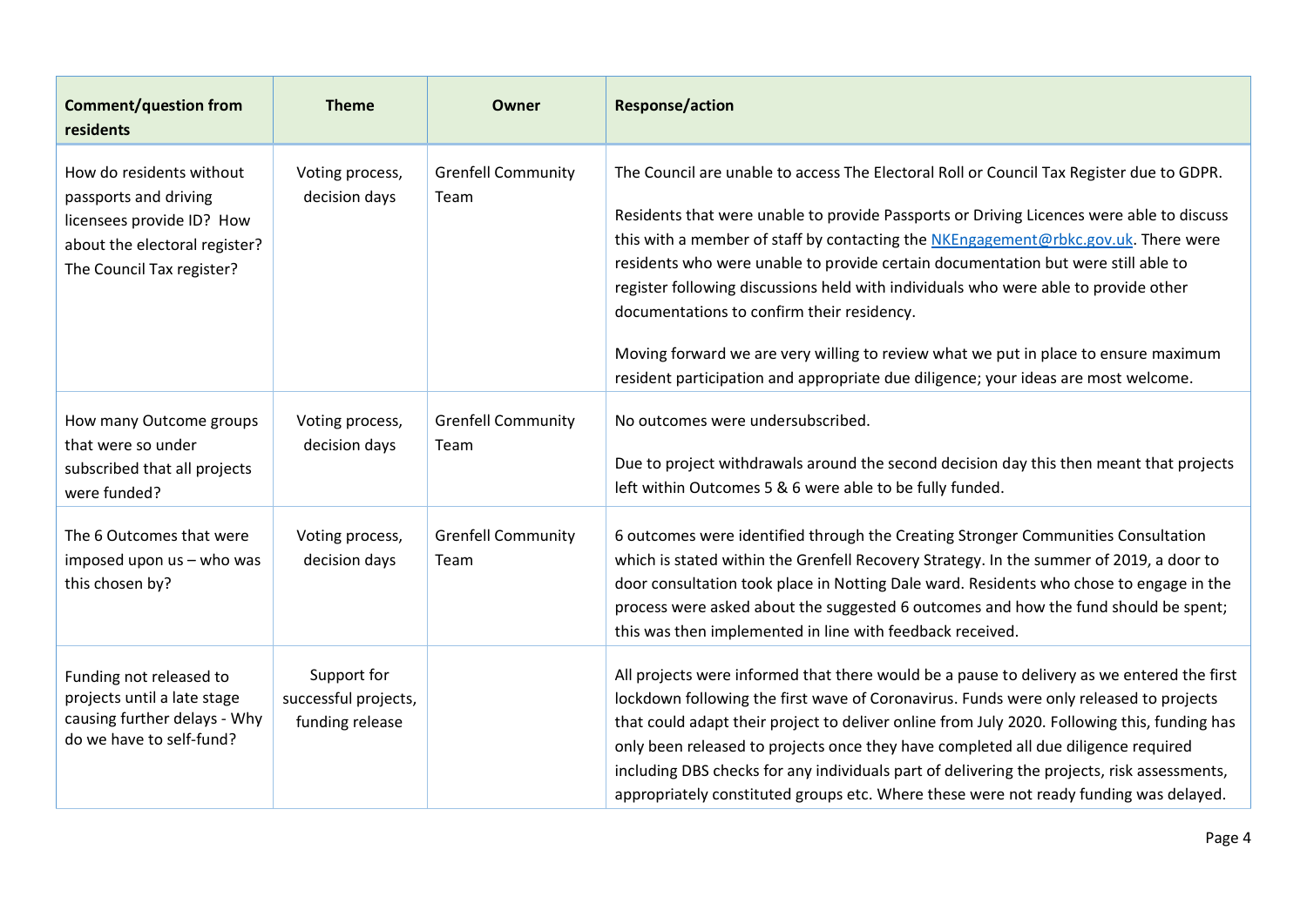| <b>Comment/question from</b><br>residents                                                                                                                                       | <b>Theme</b>                     | Owner                             | <b>Response/action</b>                                                                                                                                                                                                                                                                                                                                                                                                                                                                                                                                                                                                                                                                                               |
|---------------------------------------------------------------------------------------------------------------------------------------------------------------------------------|----------------------------------|-----------------------------------|----------------------------------------------------------------------------------------------------------------------------------------------------------------------------------------------------------------------------------------------------------------------------------------------------------------------------------------------------------------------------------------------------------------------------------------------------------------------------------------------------------------------------------------------------------------------------------------------------------------------------------------------------------------------------------------------------------------------|
| If the process you're<br>building requires<br>administration - why hasn't<br>the administrator been<br>sourced from within the<br>community?                                    | Moving forward<br>and governance |                                   | We have gone for a mixed delivery programme that has included:<br>Successfully recruiting the majority of Community Development Officers for the<br>Grenfell Community Team from North Kensington<br>Additionally we have recruited someone from the local area through the RBKC<br>Apprenticeship Programme who will give administrative and project management<br>support to the Grenfell Projects Fund (GPF) & Community Leadership Programme<br>(CLP)<br>Following November Grenfell Assembly meeting we have set up a Community-led<br>Community Involvement workshop to look at what should/could community involvement<br>look like for Grenfell Project Fund including who should/could manage this project. |
| Governing schemes<br>proposed include residents'<br>panel and methodologies<br>such as World Cafe - With<br>that said, does everyone<br>really need to be present in<br>person? | Moving forward<br>and governance | <b>Grenfell Community</b><br>Team | Due to current restrictions around Coronavirus, we have been able to adapt the delivery<br>to online, which means not everyone will be required to attend in person, but everyone<br>will have an opportunity to contribute in various ways.<br>We are mindful of the many residents who are digitally excluded and are looking at how<br>we can support this to be resolved for those residents who wish to be digitally enabled.                                                                                                                                                                                                                                                                                   |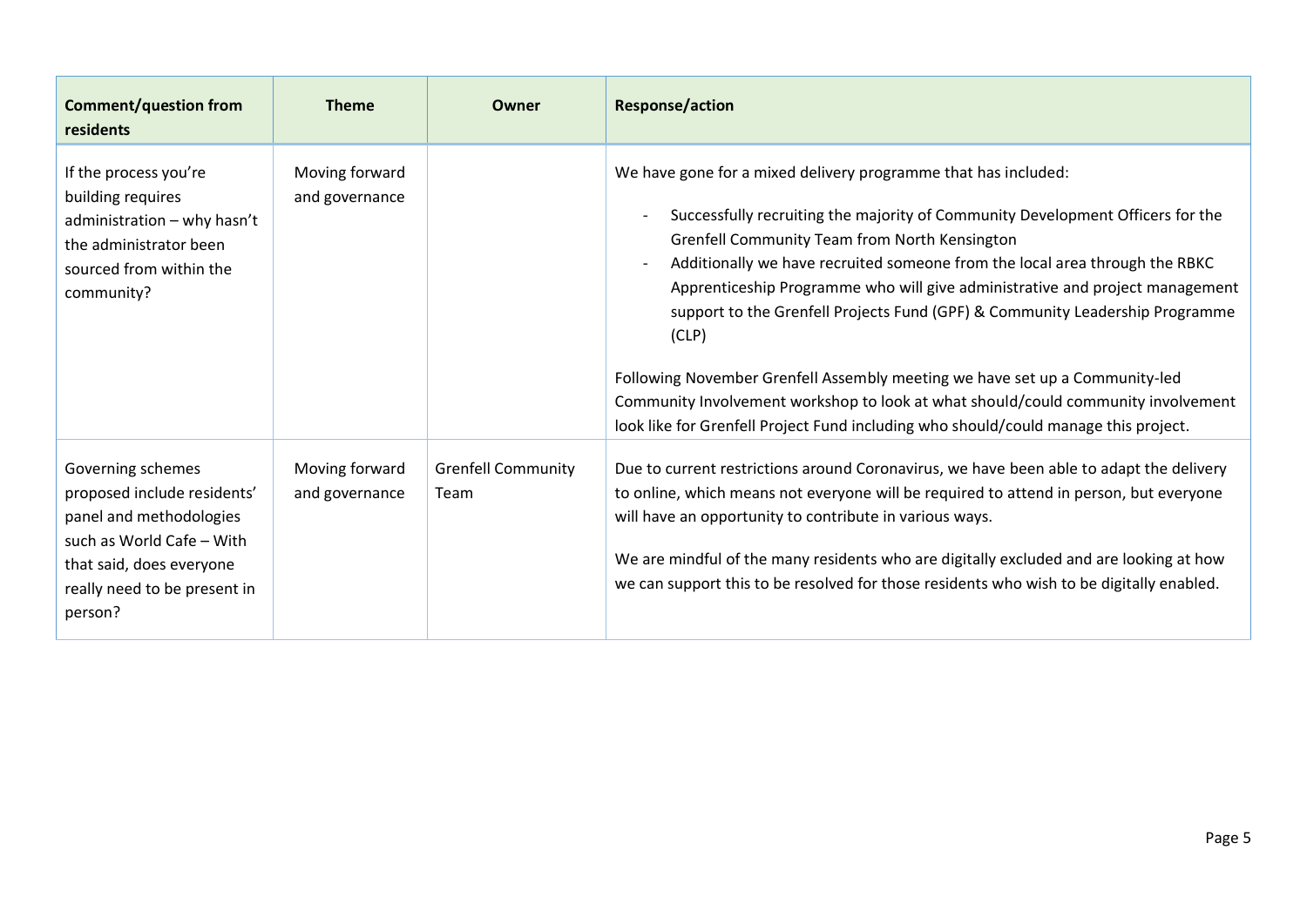| <b>Comment/question from</b><br>residents                                                                                                                   | <b>Theme</b>                     | Owner                             | <b>Response/action</b>                                                                                                                                                                                                                                                                                                                                                                                                                                                                                                                                                                                                                                                                                  |
|-------------------------------------------------------------------------------------------------------------------------------------------------------------|----------------------------------|-----------------------------------|---------------------------------------------------------------------------------------------------------------------------------------------------------------------------------------------------------------------------------------------------------------------------------------------------------------------------------------------------------------------------------------------------------------------------------------------------------------------------------------------------------------------------------------------------------------------------------------------------------------------------------------------------------------------------------------------------------|
| Who governs the process<br>with providers or<br>applicants?                                                                                                 | Moving forward<br>and governance | <b>Grenfell Community</b><br>Team | At present it is governed by The Council – from feedback received and to develop a new<br>way of working we have set up the meeting below to start to create a process to govern<br>the next round more efficiently with members of the community.<br>Community Facilitators will be hosting a Developing Community Involvement meeting<br>with local residents to discuss ideas that could be implemented for the next round.<br>Meeting is on 9 <sup>th</sup> Feb at 6pm:<br><b>Meeting: Developing Community Involvement</b><br>Join Zoom Meeting<br>https://rbkc-westminster-gov-<br>uk.zoom.us/j/96991346764?pwd=NXBpdy80K0dIV0RlZktPK1NoU3lJQT09<br>Meeting ID: 969 9134 6764<br>Passcode: 713816 |
| Not only that but some<br>projects have been working<br>despite the COVID outbreak.<br>Why shouldn't those not be<br>considered for funding and<br>support? | Moving forward<br>and governance | <b>Grenfell Community</b><br>Team | All projects are welcome to apply for funding in the next round once it has opened. The<br>Grenfell Projects Fund is to support local people's recovery following the tragedy.<br>For projects looking for funding to support the response to the pandemic, there are<br>several funding sources online that organisations can apply for such as:<br>https://londoncf.org.uk/apply/coronavirus-response-funding<br>https://www.grantsonline.org.uk/coronavirus.html<br>Please note there are various more funding streams available outside of the Local<br>Authority.                                                                                                                                  |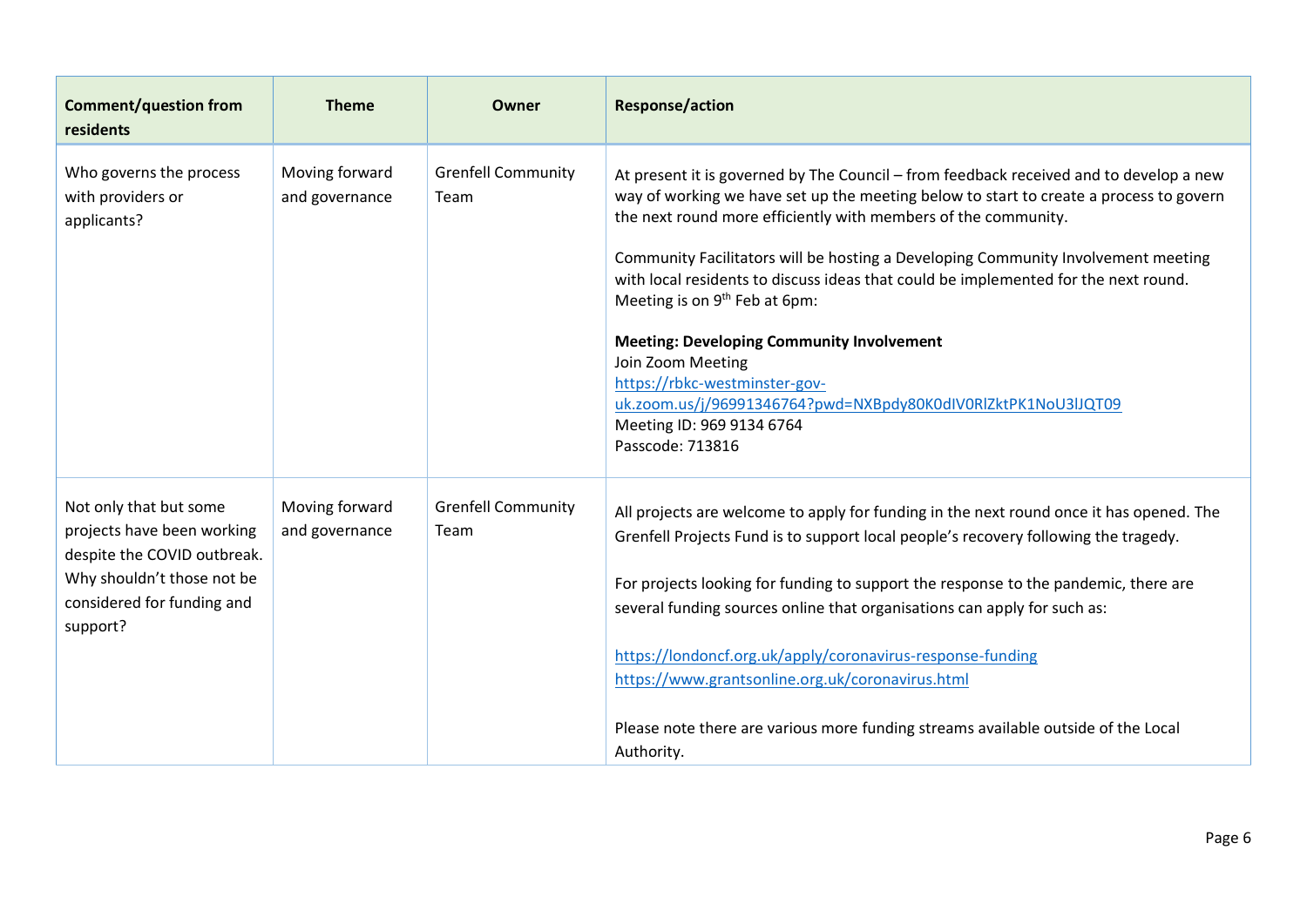| <b>Comment/question from</b><br>residents                                                                                                        | <b>Theme</b>                                          | Owner                             | <b>Response/action</b>                                                                                                                                                                                                                                                                                                                                                                                                                                                                                                                                                                                                                                                                                                                                                                                                                      |
|--------------------------------------------------------------------------------------------------------------------------------------------------|-------------------------------------------------------|-----------------------------------|---------------------------------------------------------------------------------------------------------------------------------------------------------------------------------------------------------------------------------------------------------------------------------------------------------------------------------------------------------------------------------------------------------------------------------------------------------------------------------------------------------------------------------------------------------------------------------------------------------------------------------------------------------------------------------------------------------------------------------------------------------------------------------------------------------------------------------------------|
| Why were those who were<br>able to operate not given<br>their funding sooner?                                                                    | Support for<br>successful project,<br>funding release | <b>Grenfell Community</b><br>Team | All projects were informed in March that there would be a pause to all delivery due to<br>Covid Lockdown. At a later stage, an email was sent out to all projects to discuss the<br>opportunity to adapt their project to an online delivery model for those deliver their<br>projects within Government Covid Guidelines. We understood that not all projects could<br>deliver online; for some it was a case that once it would be safe to deliver face to face,<br>projects would still need to engage with local residents. Funding was only released from<br>late July/August to projects who had completed the appropriate documentation such as<br>signed funding agreements, DBS and risk assessments in order to receive the funds; some<br>projects are still yet to complete this (and are being supported/encouraged to do so). |
| Why did those that were<br>awarded a grant, and had<br>adapted for Covid, and were<br>ready to start, have to wait<br>for so long for the money? | Support for<br>successful project,<br>funding release | <b>Grenfell Community</b><br>Team | Some projects were unable to receive the fund/s due to incomplete paperwork such as<br>supplier forms to be registered on the system to release funds. This meant they were not<br>registered in time which caused delays to the process.                                                                                                                                                                                                                                                                                                                                                                                                                                                                                                                                                                                                   |
| How many projects that<br>were awarded funding have<br>since been denied their<br>funds?                                                         | Support for<br>successful project,<br>funding release | <b>Grenfell Community</b><br>Team | No project awarded funding has been denied funds after the award. 2 projects have<br>withdrawn from the process since being awarded the fund.                                                                                                                                                                                                                                                                                                                                                                                                                                                                                                                                                                                                                                                                                               |
| Did they check if they are all<br>had DBS?                                                                                                       | Support for<br>successful project,<br>funding release | <b>Grenfell Community</b><br>Team | We have checked with all providers re do they have a valid DBS; in response to this RBKC<br>Grenfell Community Team have processed around 100 DBS' internally.                                                                                                                                                                                                                                                                                                                                                                                                                                                                                                                                                                                                                                                                              |
| Can we get rid of the slides<br>please?                                                                                                          | Assembly feedback                                     | <b>Grenfell Community</b><br>Team | We have listened to this and will be reducing the amount of slides used within Grenfell<br>Assemblies moving forward. Please do let us know if January's event has the right balance<br>or if meeting participants want further reduction/more slides.                                                                                                                                                                                                                                                                                                                                                                                                                                                                                                                                                                                      |